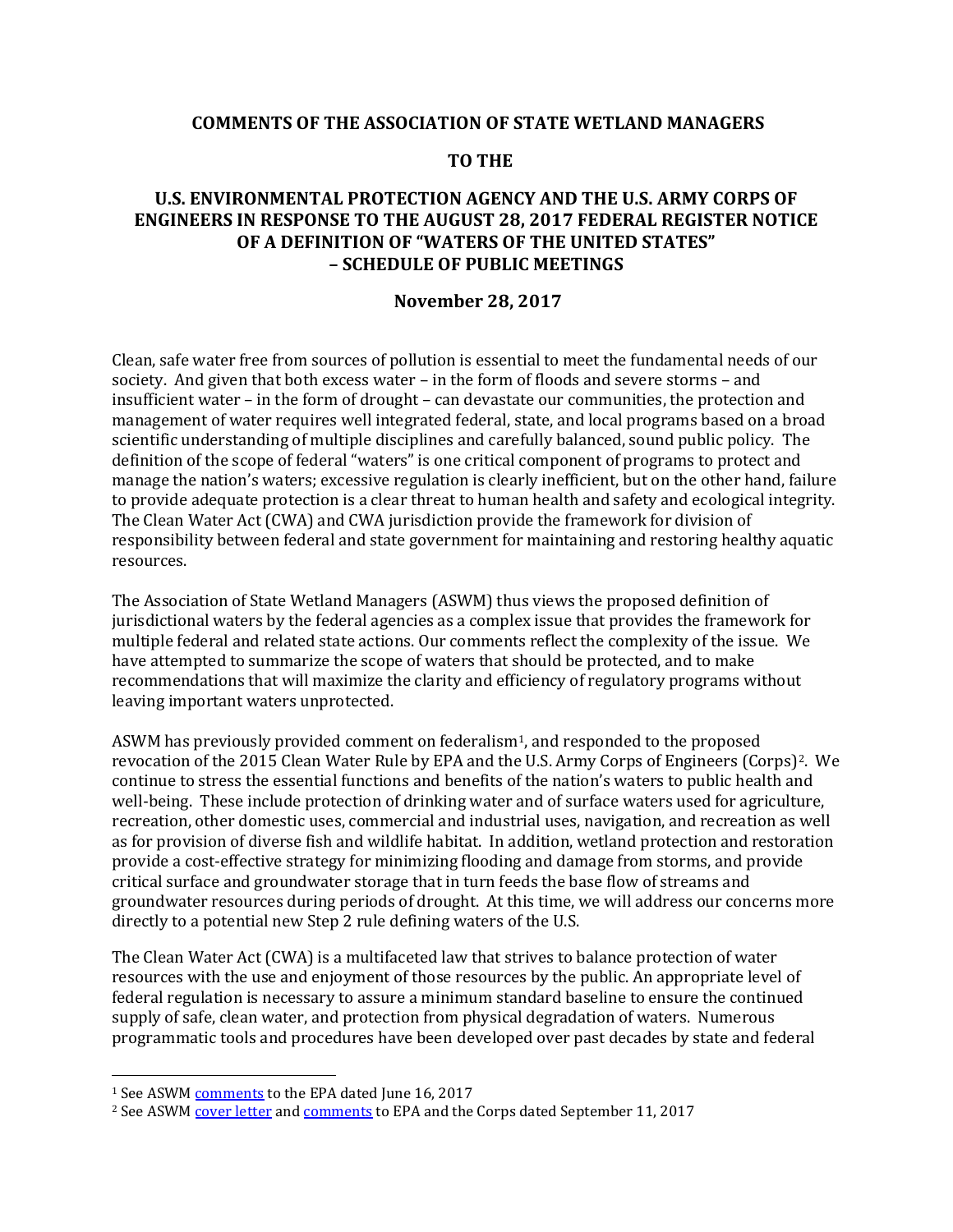agencies to align state/tribal and federal programs, avoid duplication of effort among the agencies, and expedite permitting of actions having a minor impact, while maintaining a base level of protection of water resources on a national basis.

Development of a Waters of the United States (WOTUS) definition to meet the needs of the CWA should thus take into account a number of factors. From the perspective of the §404 dredge and fill permit program, ASWM recommends that any proposed jurisdictional rules should be consistent with the following overarching criteria. A proposed jurisdictional rule should:

- Protect navigable, tidal, interstate, and other waters that support navigation and interstate commerce, and support CWA goals of maintaining the physical, chemical, and biological integrity of those waters;
- Protect downstream/neighboring states/tribes from the degradation or loss of waters due to actions in upstream states;
- Take full advantage of both state and federal programs and abilities while avoiding duplication of effort, and supporting efficient permitting systems on the ground;
- Minimize legal challenges and expedite return to a stable regulatory system by assuring consistency with decisions of the U.S. Supreme Court, including *Riverside Bayview, SWANNC*, and *Rapanos.* For Rapanos, consider multiple positions (Kennedy and Scalia) in the Court's fragmented opinion;
- Reflect current science, including the compilation of pertinent information for past rulemaking on jurisdiction; and,
- Maximize clarity, efficiency, and practicality as implemented from the perspective of a public that is expressing heightened concern over water pollution[3](#page-1-0).

ASWM believes that the following recommendations meet these criteria.

**1. Cooperative Federalism. A definition of waters of the U.S. should be developed in a manner that preserves the elements of cooperative federalism established by the CWA. Existing coordination among numerous interwoven federal and state/tribal programs provides a coherent system of water resource management and protection of public resources that (1) maintains a foundation of federal resources protection while (2) allowing flexibility for states to address their unique needs.** 

**Discussion and rationale.** The CWA has fostered a high degree of cooperative federalism that has benefited both the state and federal agencies, and other stakeholders in the permit program. States are provided a significant amount of flexibility in the development of processes to mesh with CWA authorities – as is appropriate and necessary given differences in the extent of water resources and of primary land uses that impact water resources among the states. At the same time, the CWA

<span id="page-1-0"></span><sup>3</sup> <https://blogs.chapman.edu/wilkinson/2017/10/11/americas-top-fears-2017/>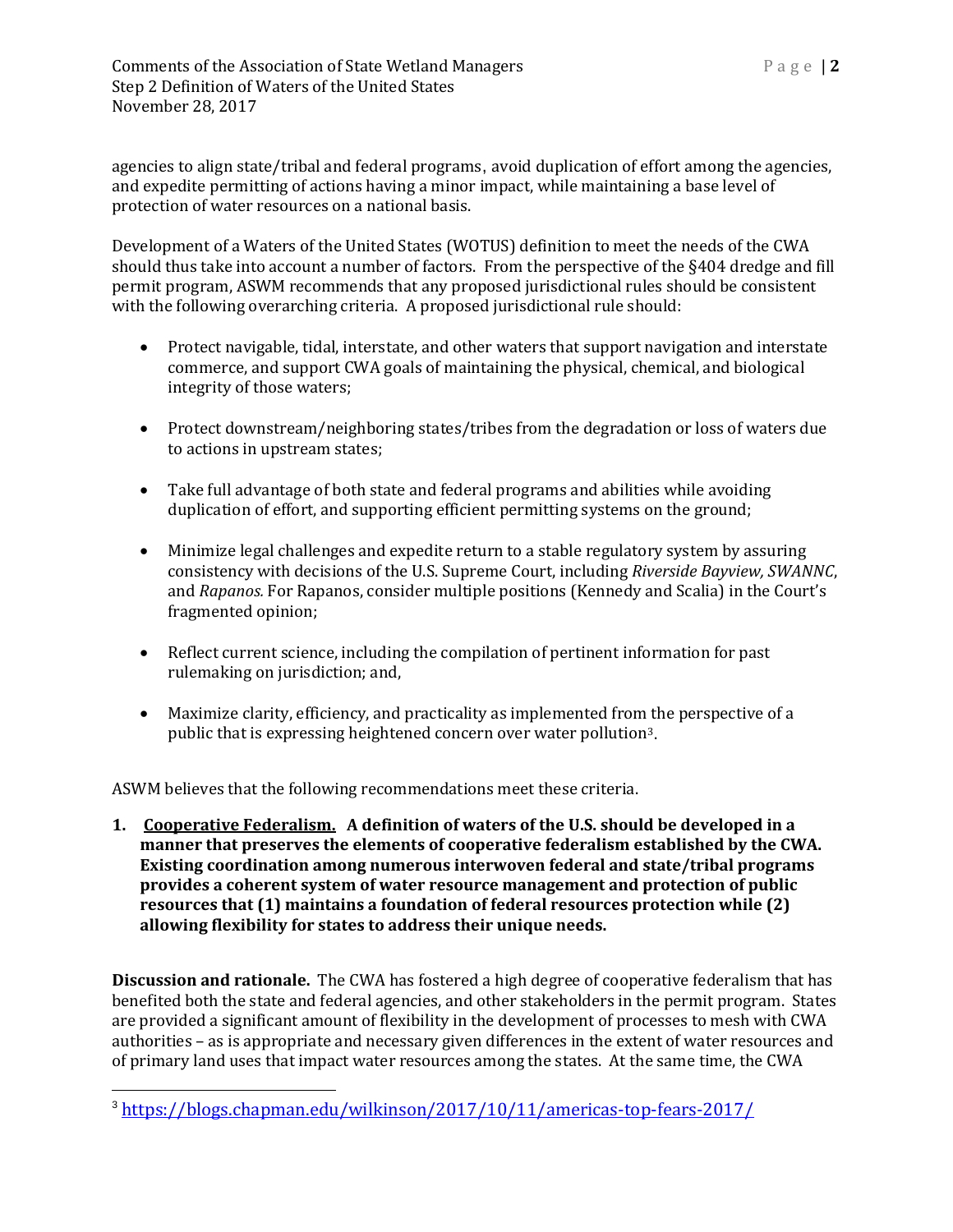successfully provides a strong national foundation to protect critical water resources on an interstate and national basis. Thus, states and tribes having more limited water resources and/or state and tribal programs with limited authorities to protect state waters are fully protected from those actions with major impacts, or which occur in critically important waters - either within or outside their borders - that may reduce the public's access to clean and safe water resources.

CWA provisions that support interwoven state/tribal and federal programs must be fully understood during development of rules governing the extent of federal jurisdiction over water resources. The §404 dredge and fill permit program makes provisions for states (and tribes) to play a significant role in the regulation of activities resulting in physical alteration of streams, wetlands and other water resources, avoiding and minimizing water pollution and aquatic degradation from many construction activities related to transportation, energy infrastructure, housing and commercial development, and other activities that affect water resources. Given the authority of the states and tribes to control land use, 24 states have developed their own active dredge and fill permitting programs, which may or may not address waters currently regulated under the CWA. The extent of coverage varies from state to state.

Congress provided for states to assume primary responsibility over dredge and fill activities in all waters of the U.S. (other than those waters regulated by the Corps under Section 10 of the Rivers and Harbors Act of 1899), through state assumption of the §404 Program[4](#page-2-0). A state that has assumed §404 authority operates under state laws, but integrates the parallel federal review, with oversight from EPA. Under this process, any person who requires both state and federal authorization must submit only a single state application. Moreover, state programs are generally faster and more efficient than federal programs given availability of local staff and processes of state programs.

While only a limited number of states have assumed §404 authority to date for several reasons<sup>[5](#page-2-1)</sup>, numerous other states have developed cooperative programs with the Corps and other federal agencies to increase permitting efficiency, reduce

#### **An Example: Virginia's Collaborative Wetland Program**

The Virginia Department of Environmental Quality (DEQ) has developed numerous mechanisms to align state and federal dredge and fill regulatory programs.

- A State Programmatic General Permit has been in place for over 16 years, reducing duplicative state and federal regulatory requirements.
- The Virginia DEQ and the Corps co-chair the mitigation banking Interagency Review Team, ensuring early resolution of both state and federal issues and reducing processing timeframes for mitigation projects.
- Virginia DEQ and Corps senior technical staff and regulatory managers meet semi-annually to discuss joint program initiatives. These include development of a Joint Permit Application, allowing the regulated community to submit a single request for authorization that satisfies both regulatory programs.

 $\overline{a}$ 

<span id="page-2-0"></span><sup>4</sup> See §404(g-h); 40 CFR §233

<span id="page-2-1"></span><sup>5</sup> See report of NACEPT Assumable Waters Subcommittee at

[https://www.epa.gov/sites/production/files/2017-06/documents/awsubcommitteefinalreprort\\_05-](https://www.epa.gov/sites/production/files/2017-06/documents/awsubcommitteefinalreprort_05-2017_tag508_05312017_508.pdf) [2017\\_tag508\\_05312017\\_508.pdf](https://www.epa.gov/sites/production/files/2017-06/documents/awsubcommitteefinalreprort_05-2017_tag508_05312017_508.pdf)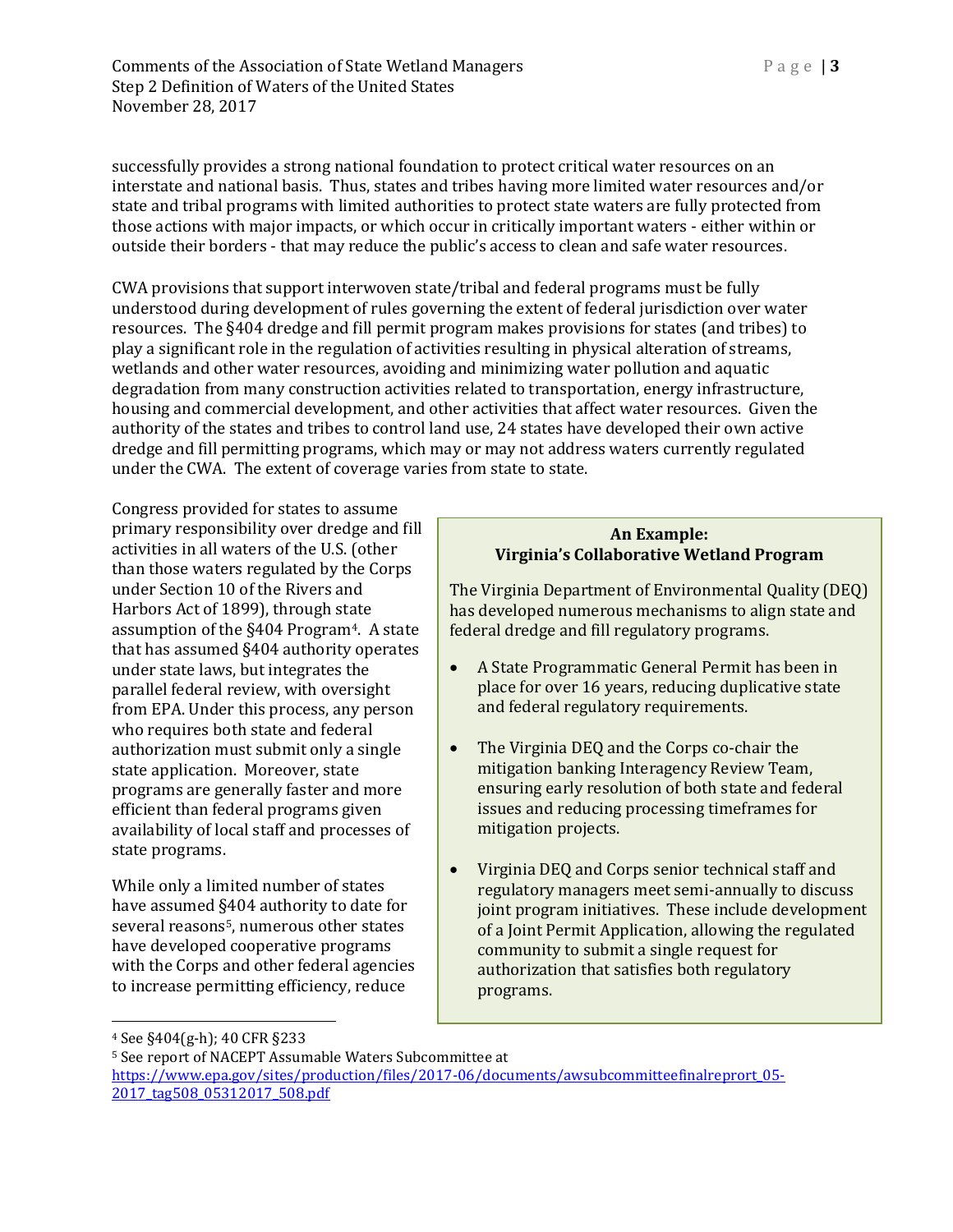duplication of effort or interagency conflict, ensure compliance with state water quality regulations and other related regulations and to expedite approval of dredge and fill permits where appropriate. Even in states that do not have their own individual authority, interagency cooperation is facilitated by state §401 water quality certification and Coastal Zone Management Act consistency review of both individual and general Corps permits. State certification of general permits facilitates expedited review processes to incorporate not only federal requirements, but any special conditions needed to simultaneously achieve state approval.

Other states use a special category of general permit termed State Programmatic General Permits under which the state takes primary responsibility for defined categories of minor activities, again reducing duplication and making the best use of the resources of each agency. At present, at least 23 States operate their own, robust state wetland program, cooperating in some manner with the federal agencies.

These and other mechanisms used to smoothly integrate state and federal water protection and management programs rely on a clear definition setting forth the scope of federal jurisdiction over water resources to facilitate both state/federal and public understanding of the roles and responsibilities of each agency.

**2. Federally Protected Waters. The definition of waters of the U.S. must protect the full range of waters that are necessary for public health and safety; that provide for navigation, support interstate commerce – including agriculture, recreation, and development of infrastructure; and that provide habitat for fish and wildlife and the maintenance of natural ecosystems, along with other public uses.**

**This basic legal framework supports continued cooperative federalism between state and federal agencies to meet the purposes of the Act. The waters of all states should be afforded the same fundamental level of federal protection, regardless of differing state or local regulations.** 

Although the definition of waters of the U.S. should extend equally in all states, flexibility should be used in tailoring programmatic procedures and in coordinating with state programs as implemented on the ground to address the unique geology, hydrology, and climate of each state/region. Regional measures can be identified in regional guidance documents, field manuals, and similar ways developed after a final rule is published, that clarify by region the foundation supplied by a rule defining waters of the U.S. Such an approach could provide needed clarity to the states/tribes as well as the public and regulated community. Cooperative federalism comes into play in aligning state and federal concerns and programs, and in making full use of the human resources of programs at all levels of government.

**a. A definition of waters of the U.S. should include all waters that have long been clearly defined and accepted as waters of the United States in federal law and regulations, and that have also been unambiguously supported by past decisions of the U.S. Supreme Court. Such waters include the territorial seas, traditional navigable waters, interstate waters, relatively permanent standing and flowing waters including streams and lakes, and adjacent wetlands, as well as impoundments of these waters.**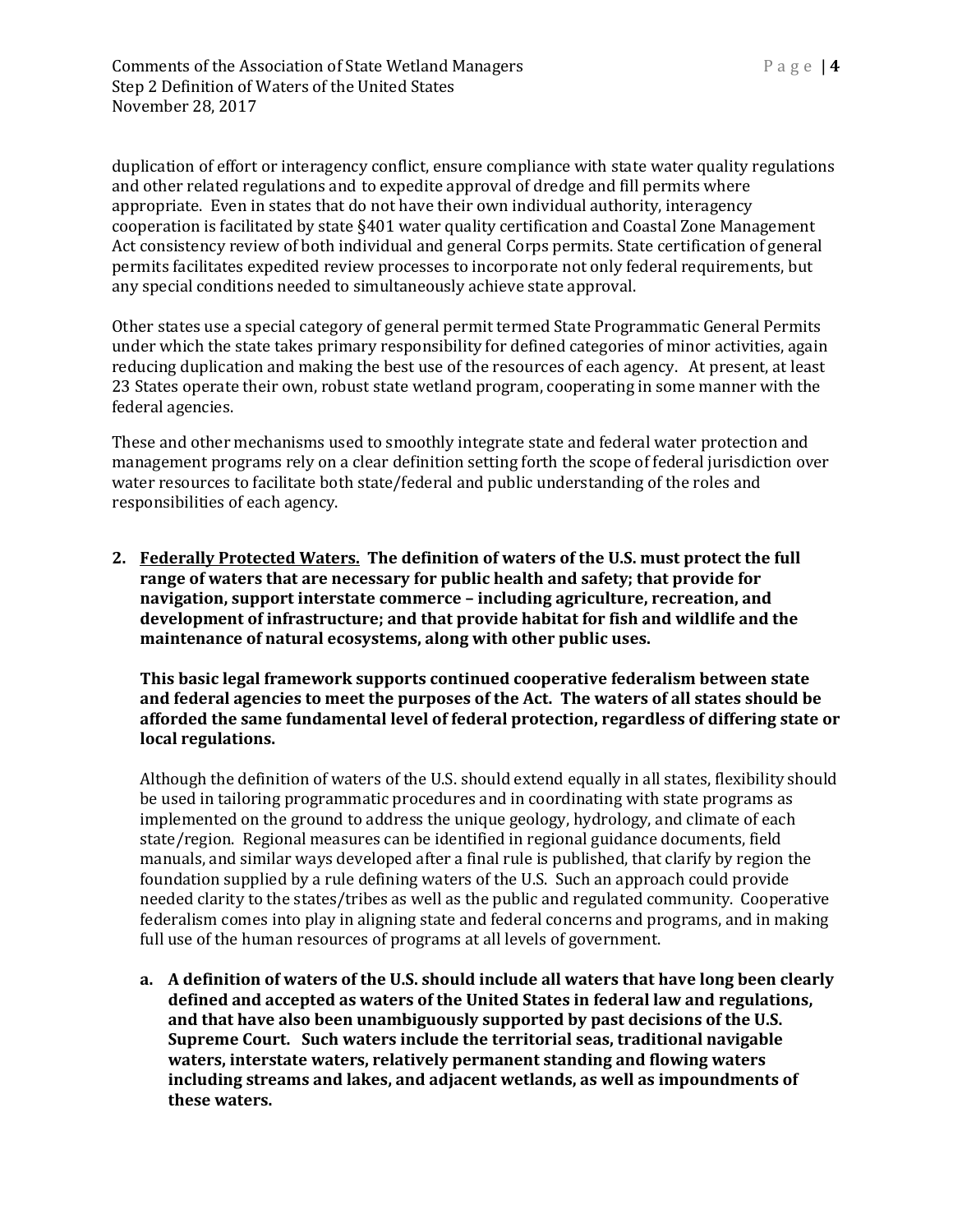# **Improving Predictability through Cooperative Federalism**

ASWM appreciates recognition of parallel state and federal regulatory programs in the Step 2 proposal. However, it is also critical that EPA and the Corps acknowledge the extent to which state and federal programs have been interwoven over the years to address both environmental and permit applicant concerns, and the unintended consequences of disrupting those relationships. Limited understanding of the extensive integration of state and federal water programs can result in proposals for the jurisdictional definition that are potentially counterproductive, confusing, and likely to delay rather than expedite regulatory decisions. Under an uncoordinated system, applicants would wait for a federal jurisdictional determination, then possibly wait again while a state decides the extent of its jurisdiction.

For example, a June 19, 2017 comment letter to the EPA from a number of State Attorneys General proposes that – for all waters other than permanent standing and flowing waters strictly defined by the Scalia opinion – the federal agencies should assert jurisdiction only for waters not protected by state programs. This proposal is apparently based on the statement by the AG's that, *"the States have robust programs to protect their own waters, regardless of whether those waters are regulated under the CWA*", further noting that 46 states have primacy in the NPDES program. However, the letter does not address the current status of state dredge and fill programs for streams, rivers, lakes and wetlands. Far fewer states currently have independent authority to issue freshwater dredge and fill permits, and only 2 states have assumed administration of the CWA Section 404 program.

- At least 26 states do not currently have statutory authority to issue dredge and fill permits statewide. Others have authority to regulate impacts to wetlands, but not to streams and other waters. States without established regulations would face the choice of accepting federal jurisdiction over many waters, or enacting potentially costly new state programs to ensure compliance with state water quality standards.
- The cost of establishing a new or expanded dredge and fill program would be significant for states, given that existing state dredge and fill permitting is typically financed through a combination of general funds and permit fees. There is no dedicated federal funding for partially supporting such state programs.
- A significant rollback in CWA jurisdiction would complicate coordination with other federal programs, e.g. flood control, fisheries, and endangered species. This would result in a shift of these responsibilities onto the permit applicant – e.g. the permit applicant would be responsible for consulting with the U.S. Fish and Wildlife Service regarding listed species, given that there would no longer be a federal §404 permit process.
- This proposal would essentially negate the process established by the CWA for state assumption of regulatory authority over most waters, the existing approach to promote cooperative federalism.
- The loss of federal protection could put at risk the waters of downstream states by actions of upstream states that lack sufficient regulatory programs.

In short, the agencies, the public, and water resources benefit from existing well-integrated and readily understood state and federal dredge and fill programs. As discussed in these comments, there are several programmatic options to maintain or expand this type of cooperation. A broad transfer of sole authority to the states is likely to lead to a very confusing patchwork of state and federal decision making processes that will differ from state to state. Uncertainty regarding the limits of federal jurisdiction would, based on past experience, unacceptably delay permit processing. Public understanding of and support for dredge and fill regulations will be improved by providing clear and consistent definitions of federal waters that provide uniform protection nationwide.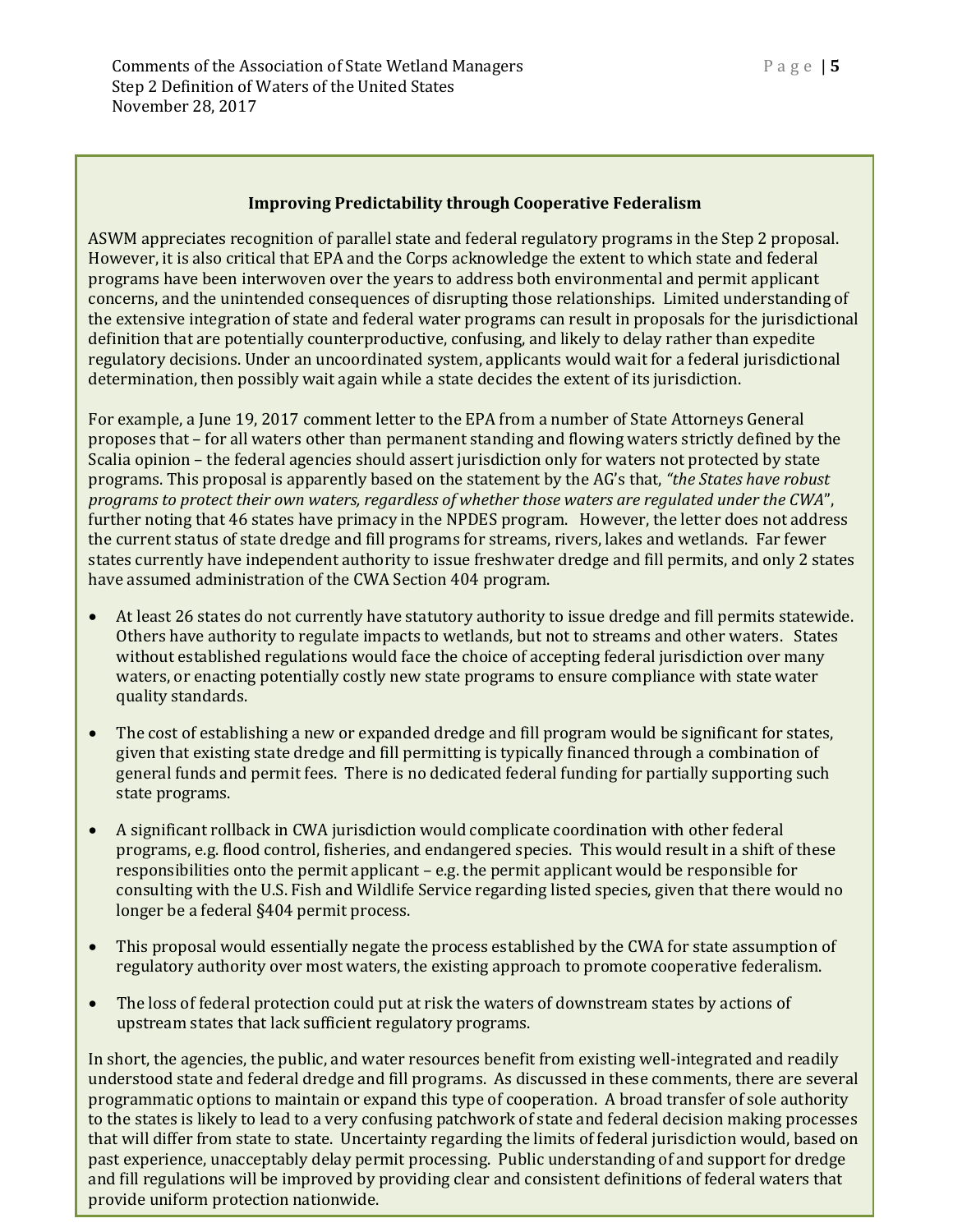- **b. Waters other than those listed above should be defined as waters of the U.S. if any of the tests in U.S. Supreme Court opinions in** *Riverside Bayview Homes, SWANCC***, and**  *Rapanos* **are met.** In *Rapanos*, the opinions of both Justice Scalia and Justice Kennedy should be considered, consistent with earlier decisions and the scientific underpinning of the rule.
- **c. Tributaries to streams should be protected to the extent necessary to maintain the physical, chemical, and biological integrity of downstream waters.** All streams arise from the merging of small source waters (headwaters), fed by surface waters, ground water, and precipitation. Reduction or elimination of flow or contamination of source waters will contribute to the reduction or contamination of receiving waters. This critical relationship between upstream and downstream waters should be recognized in extending federal protection to those sources that cumulatively support the quality and quantity of navigable waters. ASWM notes that over time, research has shown that smaller waters and wetlands are disproportionately important for providing and maintaining clean, safe water, a factor not originally understood during early years of the Clean Water Act.
- **d. Upstream limits of stream systems are best defined on the ground by their physical structure, such as the evidence of a bed and one or more banks, and evidence of the regular (but not necessarily constant) flow of water.** Details of physical structure and evidence of flow are best defined on a regional basis, taking into account the primary sources of water and resulting stream structure in a given geographic region.
- **e. Regulations that address man-made or human-altered waters should be clarified, if necessary on a state or regional basis to make use of local terminology and practices.**  Where possible, clearly define exclusions from the jurisdictional definition, e.g. upland ditches created in upland and draining only upland – as opposed to channelized natural streams - should be used. Where established regional definitions and use vary significantly, as in defining "drains," regional field methods can be used to define the extent of jurisdiction. Regional methods may also be more consistent with state practices, stakeholder needs, and environmental sensitivities.
- **f. The regulation of intermittent and ephemeral streams should be clarified, using regionalized field approaches as needed.** This may be most practical through a regionalized field approach to align state level practices with underlying federal regulations.
- **g. Regulations should acknowledge that adjacent wetlands play an important role in maintaining the physical, chemical, and biological integrity of other waters, and may also provide public protection from hydrologic fluctuations due to drought, flooding, and extreme storm events.** Given the complexity of defining wetlands that provide these functions within a landscape setting, the development of regional metrics may be the most practical approach to the identification and protections of these waters. On a regional basis, the use of surrogate criteria such as distance from other waters, size of the wetland, location within a floodplain, or similar appropriate and practical field measures should be accepted where practical, efficient, and acceptable to stakeholders in a given state or region.

In evaluating the impacts of extreme storm events, there is a robust body of scientific literature demonstrating that protection of upstream waters and wetlands can greatly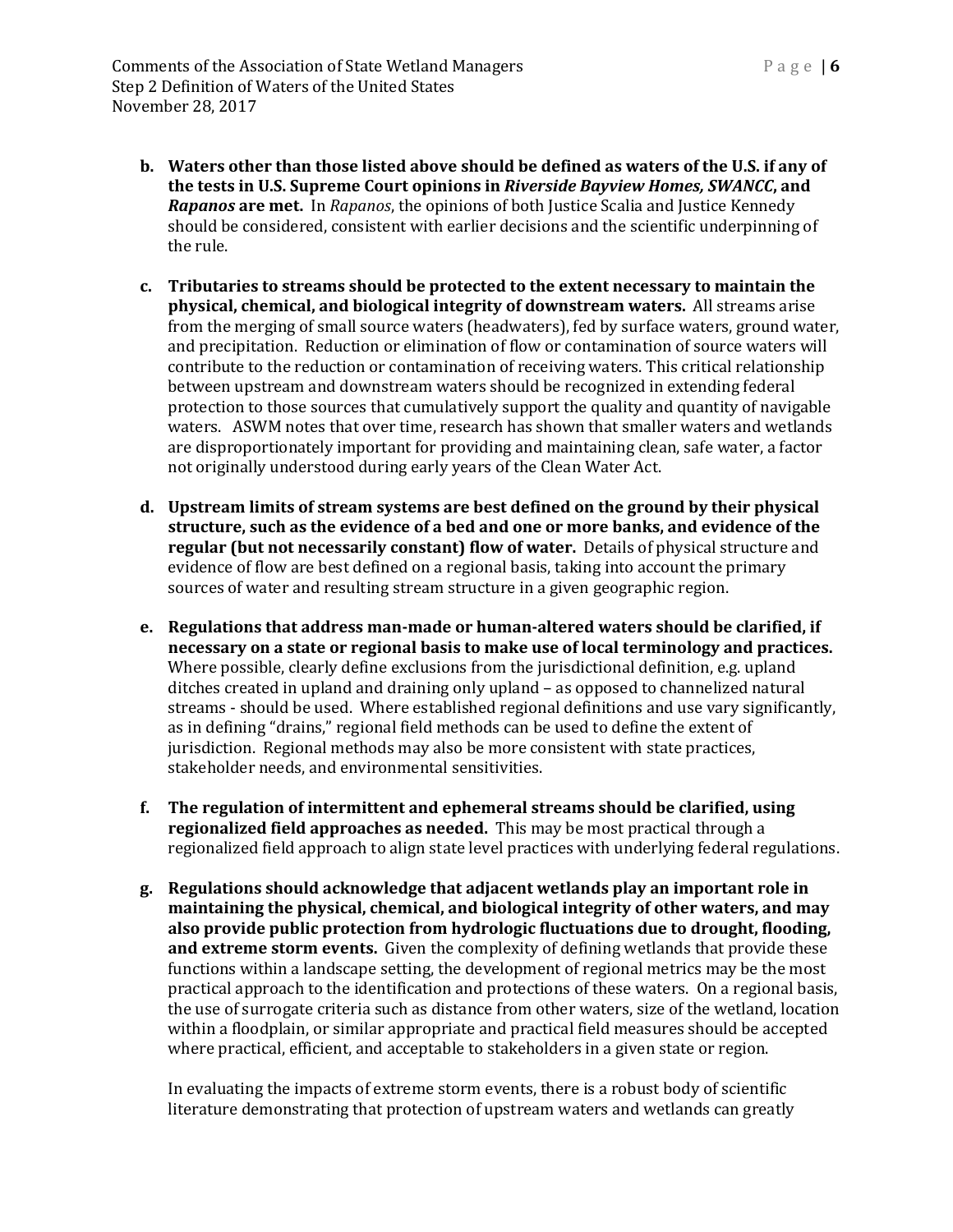reduce pollution as well as the need for expensive engineered infrastructure downstream, in addition to directly buffering the impacts of storms, flood, and drought.

- **h. Special categories that by definition provide the significant functions supported by the CWA and that were identified in the 2015 Clean Water Rule, including prairie potholes, Carolina and Delmarva bays, pocosins, western vernal pools, and Texas coastal prairie wetlands, should be protected by rule.**
- **3. Supporting State Assumption of §404. ASWM encourages EPA to amend State §404 Program Regulations at 40 CFR Part 233 to clarify the scope of state assumable waters under §404, and to implement the majority recommendations of the National Advisory Council for Environmental Policy and Technology - Assumable Waters Subcommittee4.** This action will support the expansion of cooperative federalism under §404 of the CWA.
- **4. The Scientific Basis for Defining Waters of the U.S. ASWM encourages the federal agencies to use the EPA Science Advisory Board report** *– Connectivity of Streams and Wetlands to Downstream Waters: a Review and Synthesis of the Scientific Evidence[6](#page-6-0) –* **to provide a scientific foundation for the new rule.**
- **5. Legal Consistency. A definition of waters of the U.S. should be based on all pertinent decisions of the U.S. Supreme Court, including**  *Riverside Bayview Homes***,** *SWANNC***,** *and Rapanos***, and otherwise be written in a clear manner that will minimize legal challenges and expedite return to a clear, stable regulatory system.** Regarding the *Rapanos* case, recognizing that there was no majority decision, the rule should reflect both the plurality opinion of Justice Scalia and the concurring opinion of Justice Kennedy.
- **6. Economic Analysis. A proposed rule should be support by a valid economic analysis that fully acknowledges the economic**

### **Considerations for Perennial, Intermittent and Ephemeral Streams**

The Scalia opinion in the *Rapanos* case emphasizes protection of "permanently standing or flowing" waters, but does not exclude protection of seasonal streams.

- In fact, ephemeral and intermittent streams make up approximately 59% of all streams in the US (excluding Alaska), and over 81% of streams in the arid and semiarid Southwest.
- Moreover, 78% of all non-perennial stream miles in the U.S. (again excluding Alaska) are in states that do not have dredge and fill permitting programs. Loss of CWA protection of non-perennial streams would thus place the greatest risk on the arid southwest, where state water regulations are more limited.

Intermittent and ephemeral streams provide the same ecological and hydrological functions as perennial streams by moving water, nutrients and sediment, providing an array of ecological functions, and serving as the headwaters of perennial streams. The framework of CWA jurisdiction should recognize the great value of these waters, and the overwhelming dependence of the arid states on non-perennial streams.

**contributions and importance of wetlands, small streams and tributaries.** As discussed in our June 17, 2017 comments<sup>1</sup>, the economic analysis utilized to justify proposed revocation of

<span id="page-6-0"></span> $\overline{a}$ <sup>6</sup> U.S. Environmental Protection Agency, Washington D.C., 2013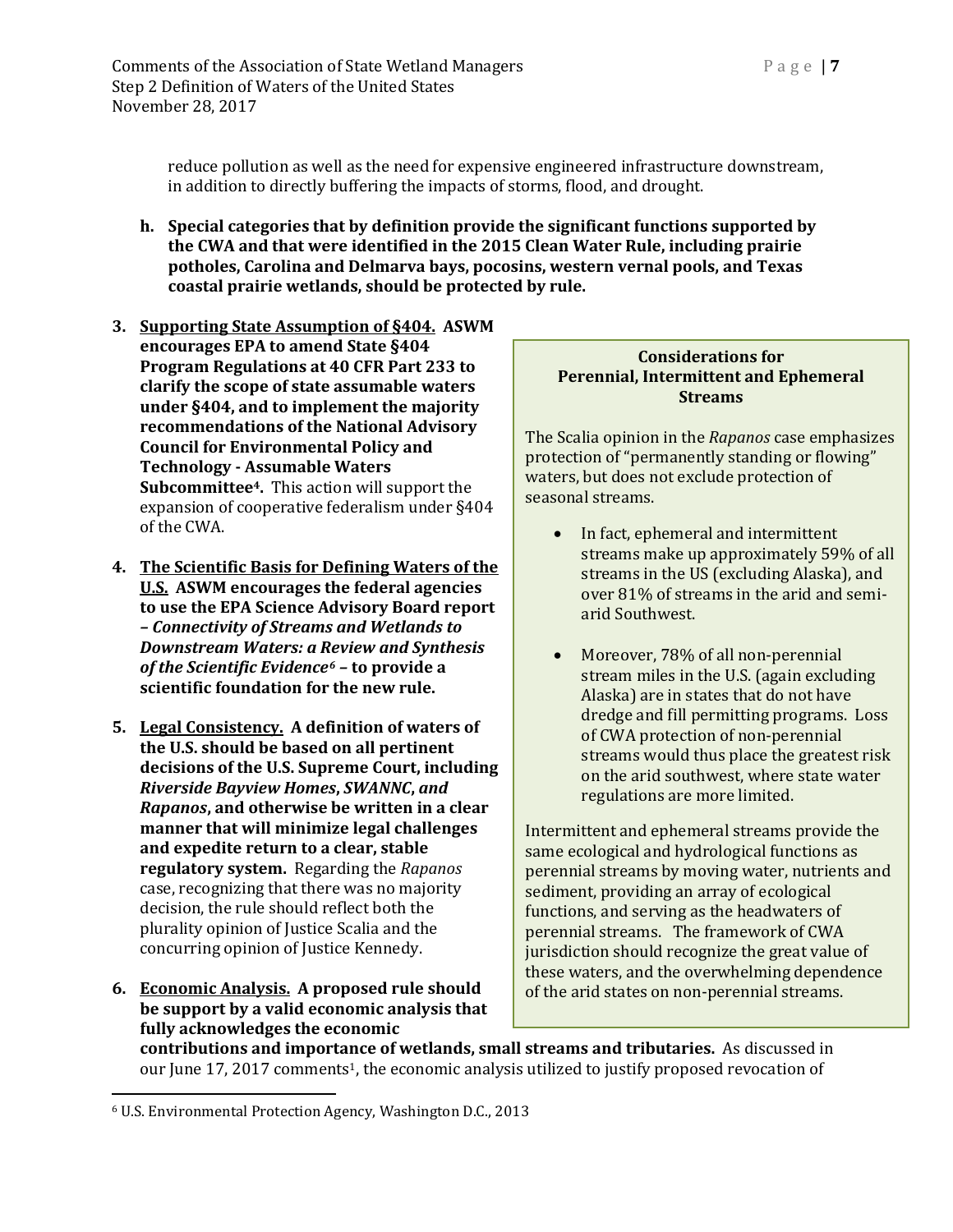the 2015 Clean Water Rule was inaccurate and misleading. More recently, an article published in the October 6, 2017 edition of *Science* regarding the economic analysis of clean water regulations compares the economic analyses of the 2015 clean water rule, and the proposed 2017 rescission of the same rule, stating that:

**"***The cost estimates remain unchanged, but the quantified benefits in 2017 decrease by almost 90%. The difference stems from a decision in the 2017 RIA [regulatory impact analysis] to exclude wetlands-related benefits – which the same agencies concluded 2 years earlier ranged from \$300 million to \$500 million per year... ...we find no defensible or consistent basis provided by the agencies for the decision to exclude what amounts to the largest category of benefits from the 2017 RIA." [7](#page-7-0)*

**7. Addressing the Concerns of Stakeholders. The federal agencies should address the concerns of stakeholders through clarification of regulatory language, by providing additional information regarding current exemptions and exclusions, and by the further development of programmatic processes to minimize permitting complexity (e.g. State/Tribal assumption of the §404 Program, use of State and Regional General Permits, and State Programmatic General Permits). Eliminating protection of the critical waters of the nation by rule is not justified where programmatic actions can address stakeholder concerns and desire for an efficient and reasonable regulatory process.**

**Discussion and rationale.** Section 404 of the CWA addresses the physical alteration of the nation's waters through "dredge and fill" activities. Regulated physical impacts typically arise from a very wide array of land or water use activities impacting water resources that are also controlled by state and local programs, and that are carried out in many instances by private property owners in addition to business, industry, and government entities.

Alteration of public waters may occur – to list only a few examples – through the placement of fill material in wetlands or nearshore areas of lakes and streams; construction of structures including homes, or commercial and industrial buildings in wetlands or next to lakes and streams; construction of infrastructure including roads, bridges, dams, pipelines, power transmission lines, landfills, and airports in part in public waters, streams, lakes, and wetlands; stream channelization or enclosure; excavation of harbors and navigational channels, and construction of piers and seawalls and related structures in public waters; construction of sand and gravel or hard rock mines in waters and wetlands; and ecological restoration of previously altered waters. Other uses that are made of wetlands and other waters including recreation, ongoing farming and grazing of livestock, forestry, and management for fish and wildlife habitat may or may not have a negative impact on these waters. The perception that the §404 program is solely a wetland program is inaccurate. There are more permits issued in streams, rivers, lakes, etc. than wetlands throughout most of the country.

One challenge of implementing the CWA has been to protect waters of the U.S. from the wide array of activities that will have an unacceptable impact on public waters and their multiple uses, while avoiding negative impacts on the public – including permit applicants - for whom we

<span id="page-7-0"></span> $\overline{a}$ <sup>7</sup> Kevin J. Boyle, Matthey J. Kotchen, and V. Kerry Smith. "Deciphering dueling analyses of clean water regulations." *Science,* 6 October 2017, Vol 358 Issue 6359. Pg. 49 - 50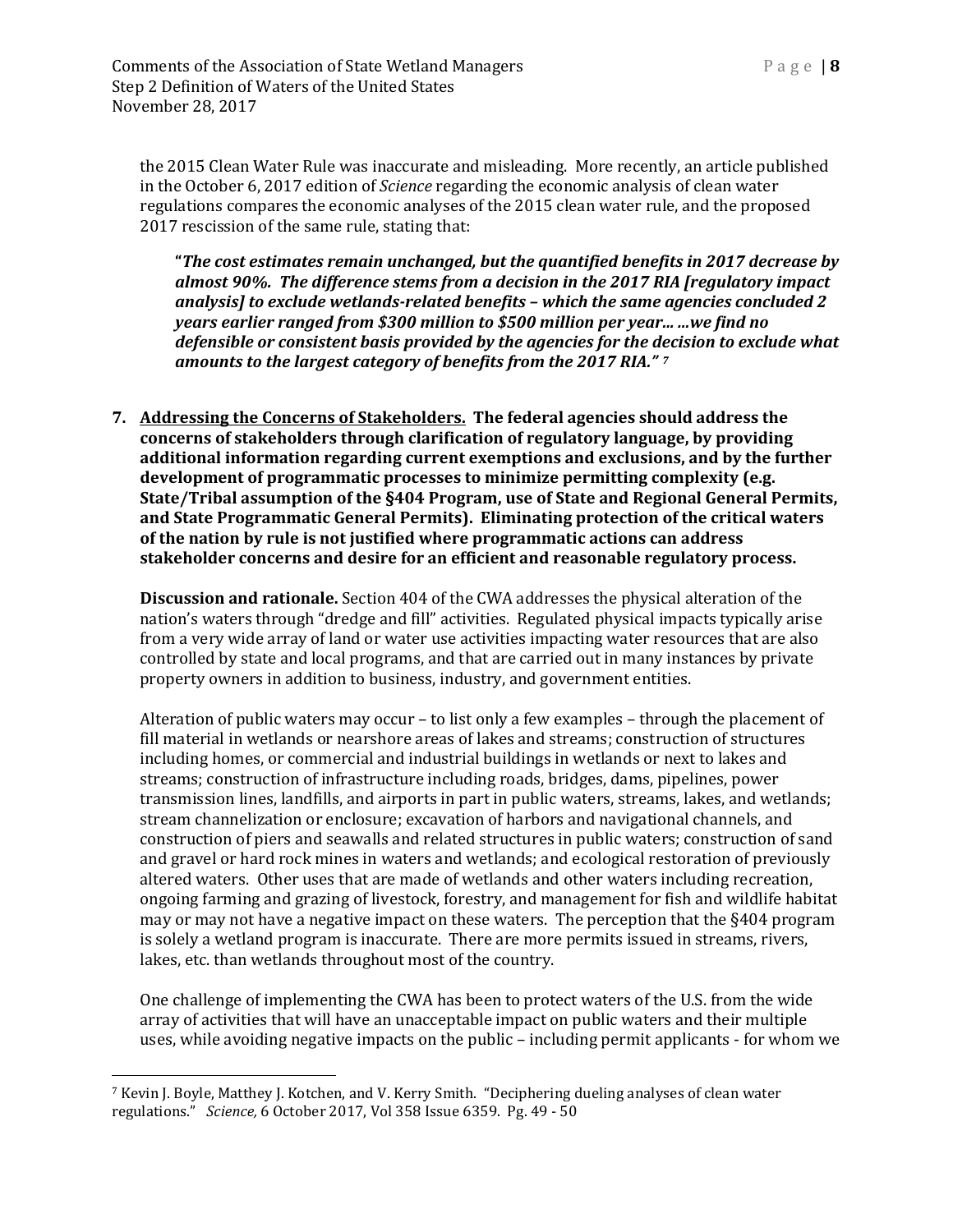protect water resources. This has been accomplished in several ways.

- Congress provided broad **exemptions** from the need to obtain a §404 permit for several critical sectors, including normal farming and forestry practices, in addition to hun[ti](#page-8-0)ng, fishing, and recreational uses. These exemptions are clarified in federal regulations<sup>8</sup> which define the exemptions, and in some cases (such as construction of farm and forest roads) require compliance with best management practices to qualify for the exemption.
- EPA has also **excluded** certain waters and related management activities from the definition of waters of the U.S. For example, prior converted croplands and waste treatment ponds or lagoons have been excluded from the definition of regulated waters for many years under 1988 jurisdictional definitions.
- A very wide range of relatively minor activities may be authorized under an expedited **General Permit process** authorized by the CWA. About 90% of the Corps regulatory workload is processed in the form of general permits.<sup>9</sup> This results in limited, if any, review by other federal agencies; limited, if any, public notice and comment is required. The time required to obtain authorization under a general permit is also far less than that required for an individual permit.
- Where **a state or tribe assumes administration of the §404 permit program**, no additional federal permit is required in addition to the state/tribal permit issued under such a program.

Importantly, all of these measures maintain federal protection over waters that – while not significantly altered by many specified routine activities carried out in an appropriate manner are still susceptible to degradation from extensive construction impacts, poorly planned or executed development, or failure to recognize cumulative and secondary impacts. For this reason, it is essential to define the scope of waters of the U.S. in a manner that protects the full range of important national waters from loss or degradation.

**8. Regionalization. Jurisdictional rules should reflect the fact that, although the waters of the nation provide similar functions and benefits which should be protected in every state, there are vast differences in regional hydrologic patterns, interconnectivity, primary land uses, and geologic structures. Therefore, the rule should allow sufficient flexibility to provide for establishment of practical regionalized methods of determining the extent and importance of more remote waters such as ephemeral streams and more distant but hydrologically connected wetlands.** Regional, on the ground measures, in addition to supporting the jurisdictional rule, can be defined in cooperation with states and tribes with dredge and fill permitting authority through State Programmatic General Permits or §404 Program Assumption, and in all states through the Regional and State General Permits. Regional technical manuals similar to the existing regional delineation wetland manuals would also be a valid approach to define these important aquatic resources.

 $\overline{a}$ 

<span id="page-8-0"></span><sup>8</sup> 40 CFR Part 232

<span id="page-8-1"></span><sup>9</sup> Congressional Research Service January 30, 2012 report: "The Army Corps of Engineers' Nationwide Permits Program: Issues and Regulatory Developments"